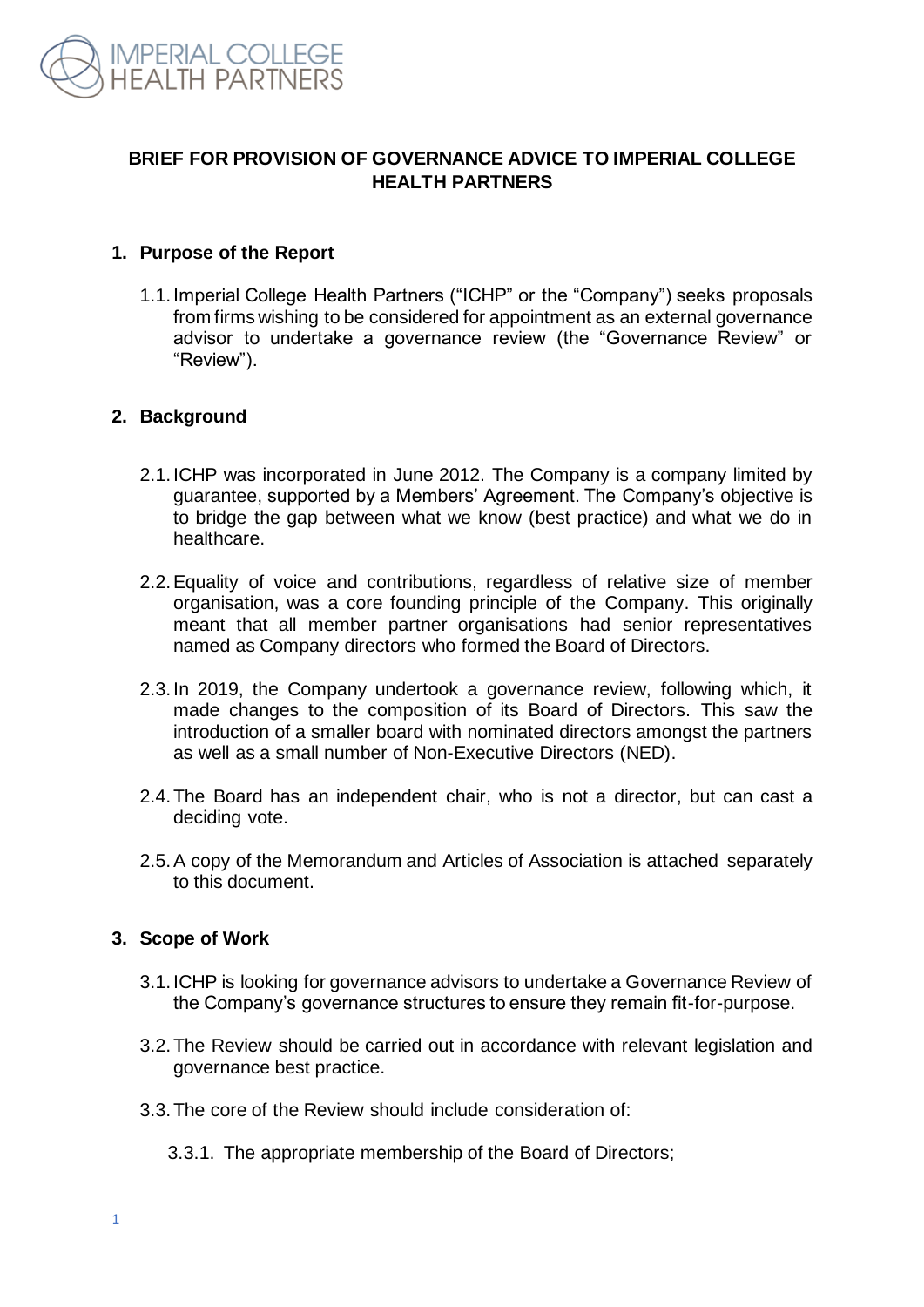

- 3.3.2. Arrangements for those who are appointed as Directors to attend and make decisions at meetings of the Board of Directors. This should include, but not be limited to, considerations around attendance, notice, quorum and decision making at Directors' meetings;
- 3.3.3. The role of the Chair as an 'independent chair' with a casting vote but not appointed as a Director;
- 3.3.4. Arrangements to ensure that the partnership members are effectively able to hold the Board to account; and
- 3.3.5. Any other issues that might arise during the Review regarding governance structures to ensure effective relationships and decision making between the Board of Directors and members.

#### **4. Format**

- 4.1.The Governance Review should consist of a report and, where required, associated drafted documents, covering:
	- 4.1.1. Any recommendations to ensure the Company's governance processes conform to best practice; and
	- 4.1.2. The steps required to enact any recommendations.
- 4.2.If required, the Review should also include annexed full drafts of any legal documents, forms or processes required to enact any recommended changes.

#### **5. Invitation to Submit Proposals**

5.1.Proposals are invited from firms with expertise in Corporate Governance to be undertake the Governance Review.

#### **6. Proposals**

- 6.1.Proposals should include the following:
	- 6.1.1. Details and general background of your firm;
	- 6.1.2. Details of your firm's experience of not for profit or grant receiving organisations, and of existing clients, indicating size of those clients.
	- 6.1.3. Details of the team assigned to similar reviews, and of those staff who would be assigned to the Review, together with their experience.
	- 6.1.4. Details of your approach to reviewing similar organisations including grant receiving organisations.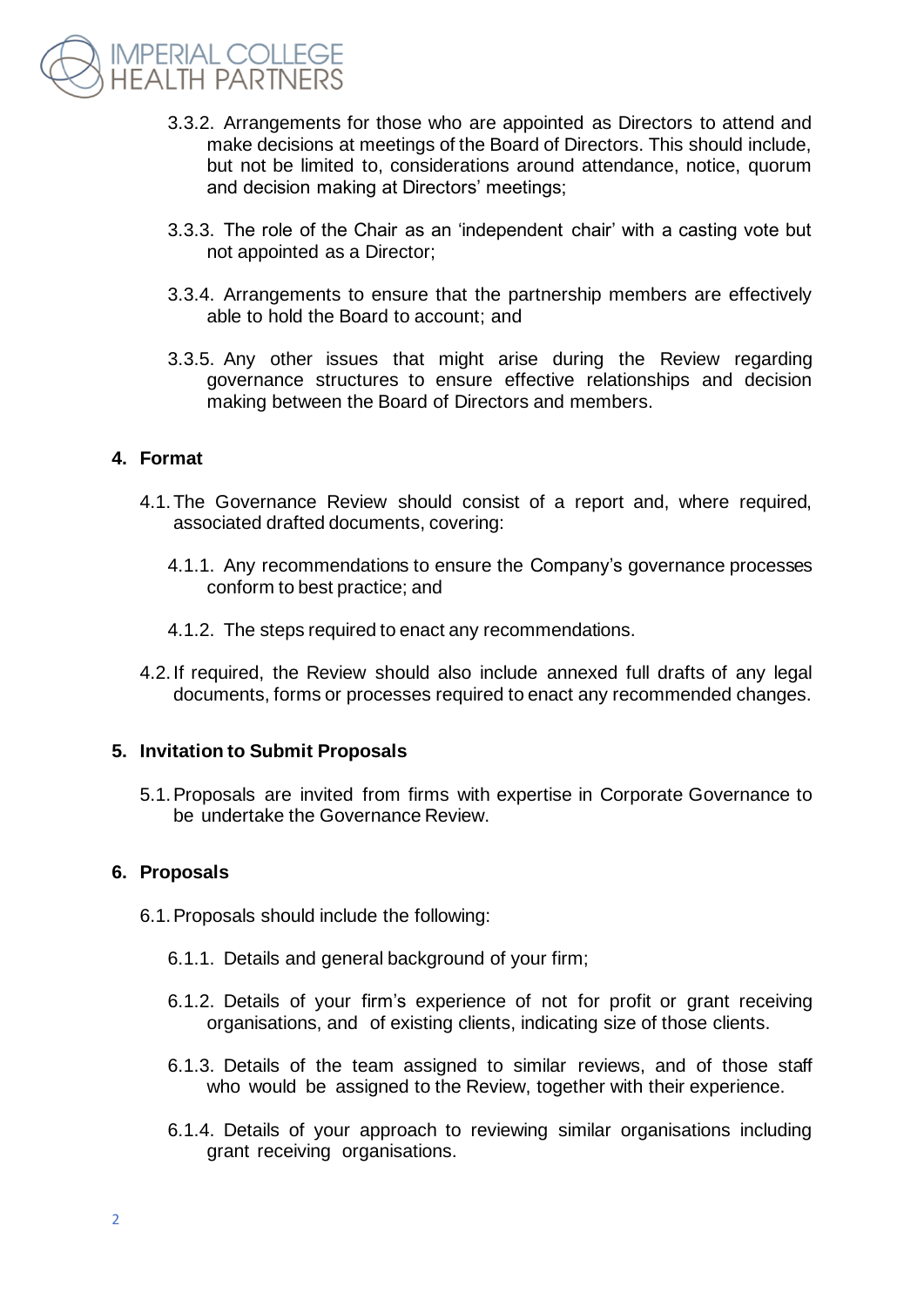

- 6.1.5. Draft letter of engagement defining the scope of the Review and the extent of your responsibilities.
- 6.1.6. Details of your proposed fees for the work specified in point 3 above on both an hourly and fixed fee basis:
	- 6.1.6.1. hourly rates of all staff involved;
	- 6.1.6.2. your firm's policy of charging travelling time and other expenses;
	- 6.1.6.3. anticipated time input of different staff/grades of staff;
	- 6.1.6.4. total number of days to be allocated to the Review;
- 6.1.7. A copy of your proposed terms and conditions;
- 6.1.8. Details of other advice offered by the firm;
- 6.1.9. Details of your firm's professional indemnity insurance;
- 6.1.10. Details of your firm's equal opportunities policy;
- 6.1.11. Details of other organisations who could be contacted for references.

## **7. The Process**

- 7.1.Proposals should be sent electronically with Subject "TENDER Governance Review", and are required to be submitted to: [tenders@imperialcollegehealthpartners.com](mailto:tenders@imperialcollegehealthpartners.com)
- 7.2.Proposals should be submitted by 1800 on 11 July 2022.

## **8. Evaluation**

- 8.1.Submissions will be evaluated on:
	- 8.1.1. expertise and experience of the team (20%).
	- 8.1.2. quality of previous work (20%).
	- 8.1.3. approach to review (30%).
	- 8.1.4. cost (30%).

#### **9. Supervision of the Contract**

- 9.1.Supervision of the contract will be the responsibility of the Company Secretary of ICHP, and/or other employees of ICHP as she may determine.
- 9.2.Written reports should be submitted to her and/or other employees of ICHP as they may determine.